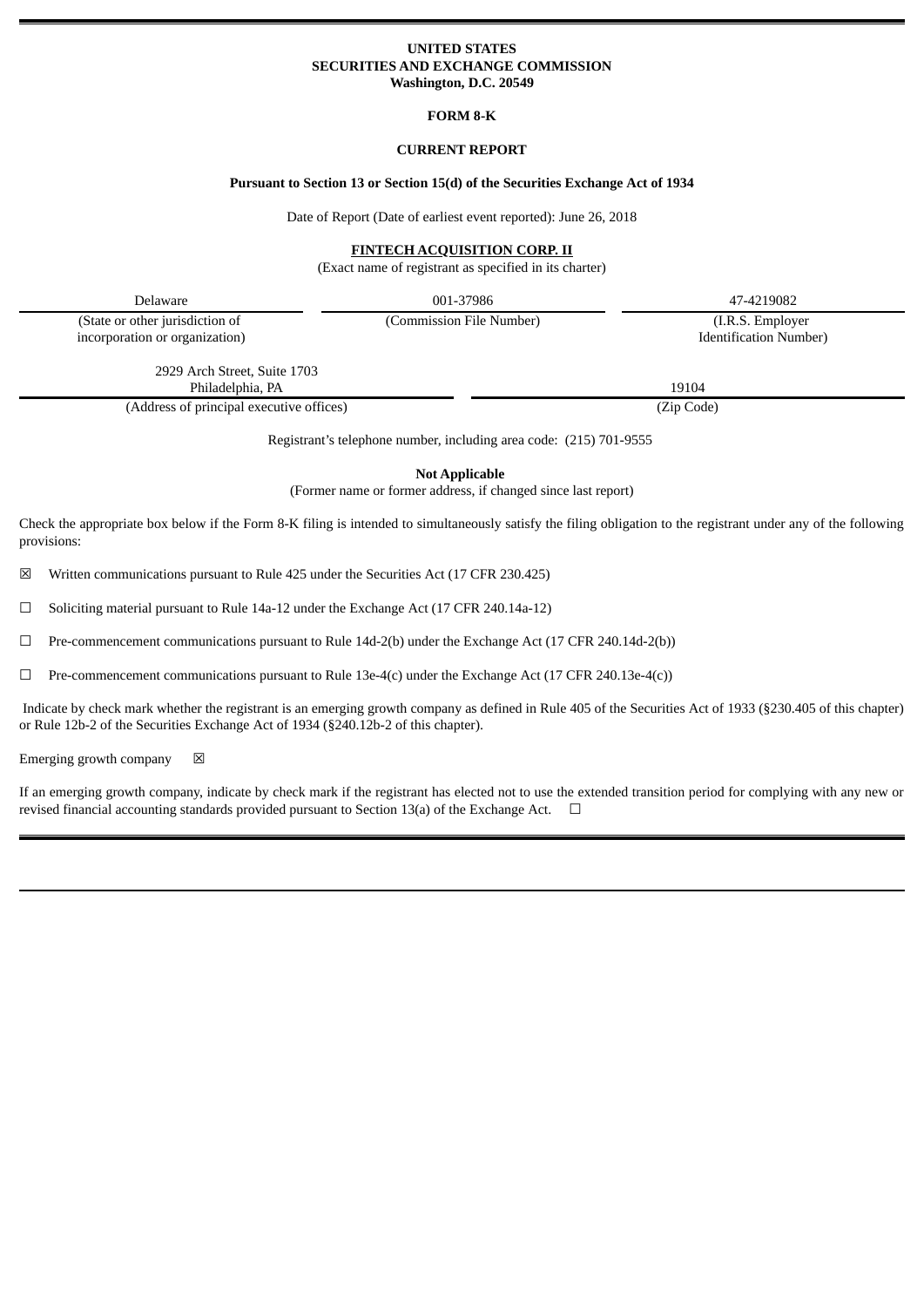### **Item 7.01 Regulation FD Disclosure.**

As previously announced, on December 19, 2017, FinTech Acquisition Corp. II (the "Company") entered into an Agreement and Plan of Merger (the "Merger Agreement") by and among the Company, FinTech II Merger Sub Inc., a direct wholly-owned subsidiary of the Company ("Merger Sub 1"), FinTech II Merger Sub 2 LLC, a direct wholly-owned subsidiary of the Company ("Merger Sub 2" and together with Merger Sub 1, the "Merger Subs"), Intermex Holdings II, Inc. ("Intermex") and SPC Intermex Representative LLC (the "Representative"), which provides for the acquisition of Intermex by the Company pursuant to the proposed merger of Merger Sub 1 with and into Intermex with Intermex continuing as the initial surviving entity (the "First Merger"), immediately following which the initial surviving entity will be merged (the "Second Merger," and together with the First Merger, the "Merger") with and into Merger Sub 2, with Merger Sub 2 continuing as the surviving entity and a direct wholly owned subsidiary of the Company.

Attached hereto as Exhibit 99.l and incorporated into this Item 7.01 by reference is a copy of the joint press release issued on June 26, 2018 by the Company and Intermex.

The information in this Item 7.01 (including Exhibit 99.1) is being furnished and shall not be deemed to be filed for purposes of Section 18 of the Securities and Exchange Act of 1934, as amended (the "Exchange Act"), or otherwise be subject to the liabilities of that section, nor shall it be deemed to be incorporated by reference in any filing under the Securities Act of 1933, as amended, or the Exchange Act.

### **Additional Information About the Transaction and Where to Find It**

The Company has filed with the SEC a Registration Statement on Form S-4, which includes a preliminary proxy statement/prospectus of the Company, in connection with the Merger and will mail a definitive proxy statement/prospectus and other relevant documents to its stockholders. The Company's stockholders and other interested persons are advised to read, when available, the preliminary proxy statement/prospectus, and amendments thereto, and the definitive proxy statement/prospectus in connection with the Company's solicitation of proxies for its stockholders' meeting to be held to approve the Merger because the proxy statement/prospectus will contain important information about the Company, Intermex and the Merger. The definitive proxy statement/prospectus will be mailed to stockholders of the Company as of June 19, 2018, the record date for the stockholders' meeting. Stockholders will also be able to obtain copies of the Registration Statement on Form S-4 and the proxy statement/prospectus, without charge, once available, at the SEC's website at *www.sec.gov* or by directing a request to: FinTech Acquisition Corp. II, 2929 Arch Street, Suite 1703, Philadelphia, PA 19104, Attn: James J. McEntee, III.

#### **Participants in Solicitation**

The Company and its directors and officers may be deemed participants in the solicitation of proxies of the Company's stockholders with respect to the approval of the Merger. Information regarding the Company's directors and officers and a description of their interests in the Company is contained in the Company's annual report on Form 10-K for the fiscal year ended December 31, 2017, which was filed with the SEC, and will also be contained in the Registration Statement on Form S-4 and the definitive proxy statement/prospectus for the Merger when available. Each of these documents is, or will be, available at the SEC's website or by directing a request to the Company as described above under "Additional Information About the Transaction and Where to Find It."

In connection with the Merger, at any time prior to the special meeting to approve the Merger, certain existing Company stockholders, which may include certain of the Company's officers, directors and other affiliates, may enter into transactions with stockholders and other persons with respect to the Company's securities to provide such investors or other persons with incentives in connection with the approval and consummation of the Merger. While the exact nature of such incentives has not yet been determined, they might include, without limitation, arrangements to purchase shares from or sell shares to such investors and persons at nominal prices or prices other than fair market value. These stockholders will only effect such transactions when they are not then aware of any material nonpublic information regarding the Company, Intermex or their respective securities.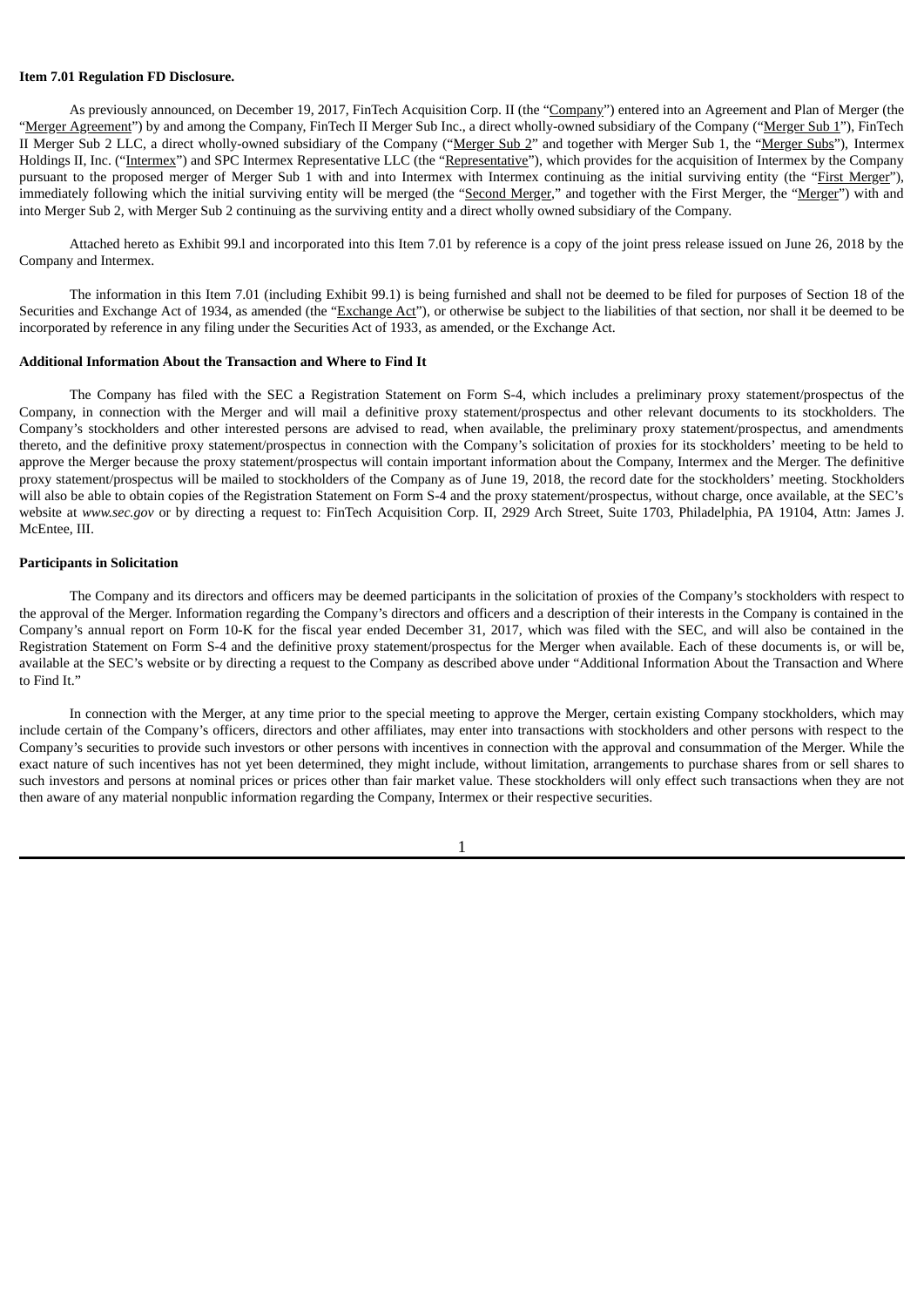#### **Forward Looking Statements**

This Current Report on Form 8-K contains "forward-looking statements" within the meaning of the "safe harbor" provisions of the Private Securities Litigation Reform Act of 1995. Forward-looking statements may be identified by the use of words such as "anticipate", "believe", "could", "continue", "expect", "estimate", "may", "plan", "outlook", "future" and "project" and other similar expressions that predict or indicate future events or trends or that are not statements of historical matters. These statements, which involve risks and uncertainties, relate to analyses and other information that are based on forecasts of future results and estimates of amounts not yet determinable and may also relate to our future prospects, developments and business strategies. In particular, such forward-looking statements include statements concerning the timing of the Merger; the business plans, objectives, expectations and intentions of the public company once the transaction is complete, and Intermex's estimated and future results of operations, business strategies, competitive position, industry environment and potential growth opportunities. These statements are based on the Company's or Intermex's management's current expectations and beliefs, as well as a number of assumptions concerning future events.

Such forward-looking statements are subject to known and unknown risks, uncertainties, assumptions and other important factors, many of which are outside the Company's or Intermex's control that could cause actual results to differ materially from the results discussed in the forward-looking statements. These risks, uncertainties, assumptions and other important factors include, but are not limited to, (1) the occurrence of any event, change or other circumstances that could give rise to the termination of the Merger Agreement; (2) the inability to complete the transactions contemplated by the Merger Agreement due to the failure to obtain approval of the stockholders of the Company or other conditions to closing in the Merger Agreement; (3) the ability of the public entity to meet NASDAQ's listing standards following the Merger; (4) the risk that the proposed transaction disrupts current plans and operations of Intermex as a result of the announcement and consummation of the Merger and related transactions; (5) the ability to recognize the anticipated benefits of the proposed business combination, which may be affected by, among other things, competition, the ability of the combined company to grow and manage growth profitably, maintain relationships with suppliers and agents and retain its management and key employees; (6) costs related to the proposed business combination; (7) changes in applicable laws or regulations; and (8) the possibility that Intermex may be adversely affected by other economic, business, regulatory and/or competitive factors. Additional factors that could cause actual results to differ materially from those expressed or implied in forwardlooking statements can be found in the Company's most recent annual report on Form 10-K, subsequently filed quarterly reports on Form 10-Q and current reports on Form 8-K, which are available, free of charge, at the SEC's website at *www.sec.gov*, and will also be provided in the Registration Statement on Form S-4 and the Company's proxy statement/prospectus when available. New risks and uncertainties arise from time to time, and it is impossible for us to predict these events or how they may affect us. You are cautioned not to place undue reliance upon any forward-looking statements, which speak only as of the date made, and the Company and Intermex undertake no obligation to update or revise the forward-looking statements, whether as a result of new information, future events or otherwise.

#### **Disclaimer**

This communication shall neither constitute an offer to sell or the solicitation of an offer to buy any securities, nor shall there be any sale of securities in any jurisdiction in which the offer, solicitation or sale would be unlawful prior to the registration or qualification under the securities laws of any such jurisdiction.

#### **Item 9.01. Financial Statements and Exhibits.**

(d) Exhibits.

| <b>Exhibit No.</b> | <b>Description</b>   |
|--------------------|----------------------|
|                    |                      |
| 99.1               | <b>Press Release</b> |
|                    |                      |
|                    |                      |

2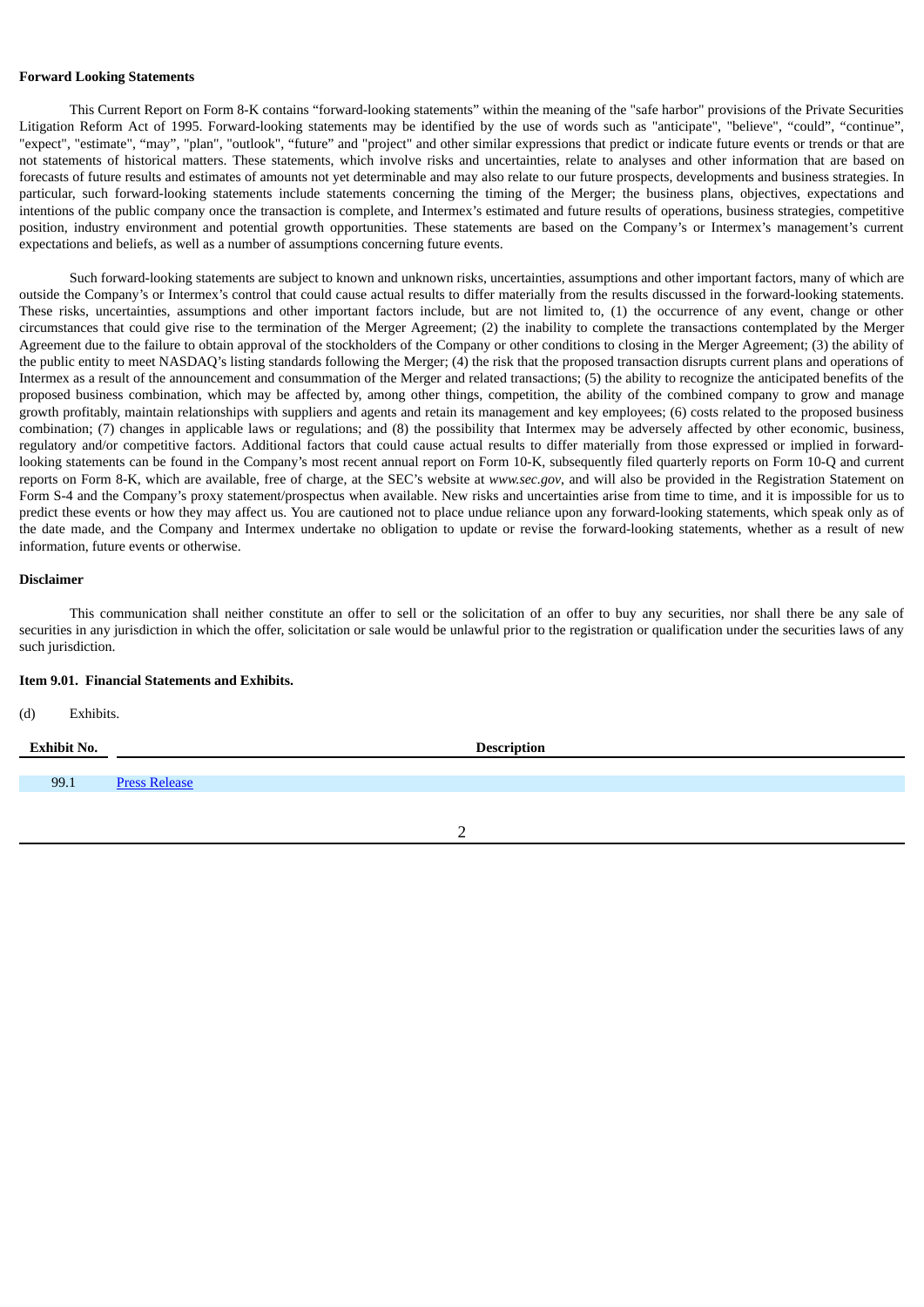# **SIGNATURE**

Pursuant to the requirements of the Securities Exchange Act of 1934, the registrant has duly caused this report to be signed on its behalf by the undersigned hereunto duly authorized.

# **FINTECH ACQUISITION CORP. II**

Dated: June 26, 2018 By: /s/ James J. McEntee, III Name: James J. McEntee, III Title: Chief Financial Officer

3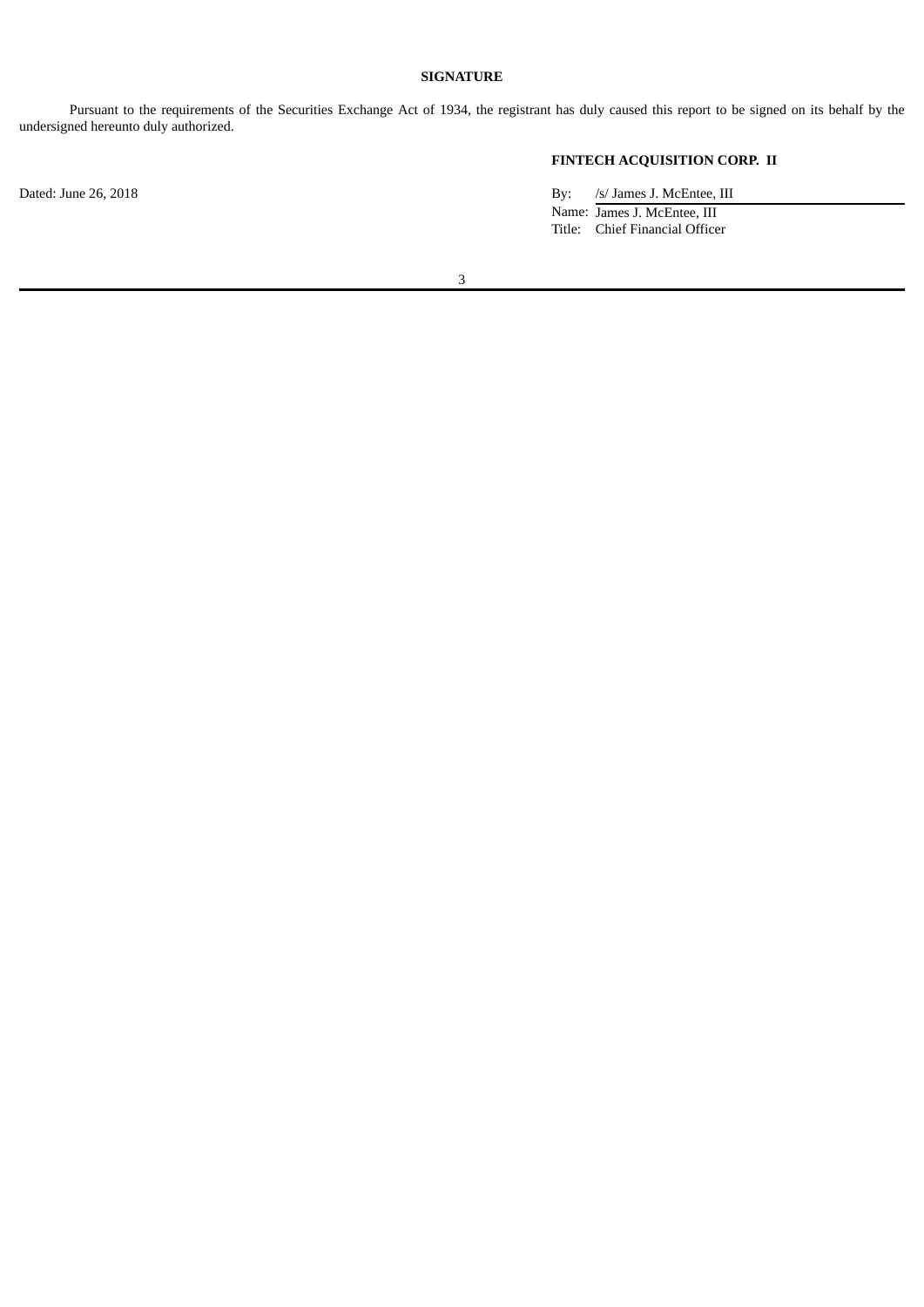## FinTech Acquisition Corp. II and Intermex Holdings II, Inc. Announce Stockholder Meeting Date for Proposed Merger and Release Business **Updates.**

New York, NY, June 26, 2018 – FinTech Acquisition Corp. II (NASDAQ: FNTE) and Intermex Holdings II, Inc. ("Intermex"), the parent company of Intermex® Wire Transfer, LLC, a technology enabled wire transfer and financial processing solutions provider, today released information relating to their previously announced merger transaction and additional business updates.

# *Transaction Updates*

FNTE announced today that it has set a record date of June 19, 2018 (the "Record Date") and a meeting date of July 20, 2018 for a special meeting of stockholders to consider FNTE's pending acquisition of Intermex (the "Special Meeting"). As announced on December 19, 2017, FNTE has entered into a definitive merger agreement (the "Merger Agreement") with Intermex, a portfolio company of Stella Point Capital, LP ("Stella Point Capital"), to acquire Intermex for total consideration of approximately \$260 million plus the assumption of existing indebtedness (the "Merger").

FNTE's stockholders of record at the close of business on June 19, 2018 will be entitled to receive notice of, and to vote the shares of common stock of FNTE owned by them at, the Special Meeting, and at any adjournment or postponement thereof.

At the Special Meeting, holders of FNTE's common stock will be asked to approve and adopt the Merger Agreement, including the proposed Merger, and the other proposals as disclosed in the definitive proxy statement/prospectus relating to the Special Meeting. If the Merger is approved by FNTE stockholders, FNTE anticipates consummating the Merger shortly after the Special Meeting subject to the satisfaction or waiver (as applicable) of all other closing conditions under the Merger Agreement.

The Special Meeting will take place at 3:30 P.M., Eastern Time, on July 20, 2018 at 712 Fifth Avenue, 8<sup>th</sup> Floor, New York, New York 10019.

A list of FNTE stockholders entitled to vote at the Special Meeting will be open to the examination of any FNTE stockholder, for any purpose germane to the Special Meeting, during regular business hours for a period of ten calendar days before the Special Meeting.

Upon closing of the Merger, FNTE will be renamed International Money Express, Inc. FNTE has applied to continue the listing of its common stock and warrants on The NASDAQ Stock Market following the Merger under the new symbols "IMXI" and "IMXIW," respectively.

### *Intermex Business Updates*

"Our differentiated approach to the market continues to deliver exceptional results. During the first quarter transaction growth continued to be very strong and increased at an increasing rate in the second quarter," said Bob Lisy, President, Chairman, and Chief Executive Officer of Intermex. "From April 1 through June 21, 2018, we completed 5.6 million remittances with \$2.1 billion in volume, each of which exceeded amounts budgeted for the quarter by approximately 4.9% and 11.0%, respectively. May remittance transactions hit a record high for the company with over two million remittances sent in the month, reflecting a 28% increase compared to May 2017, while gross margin grew at 30% for the month year-over-year. We expect a strong finish to the quarter with June revenue growth outpacing May."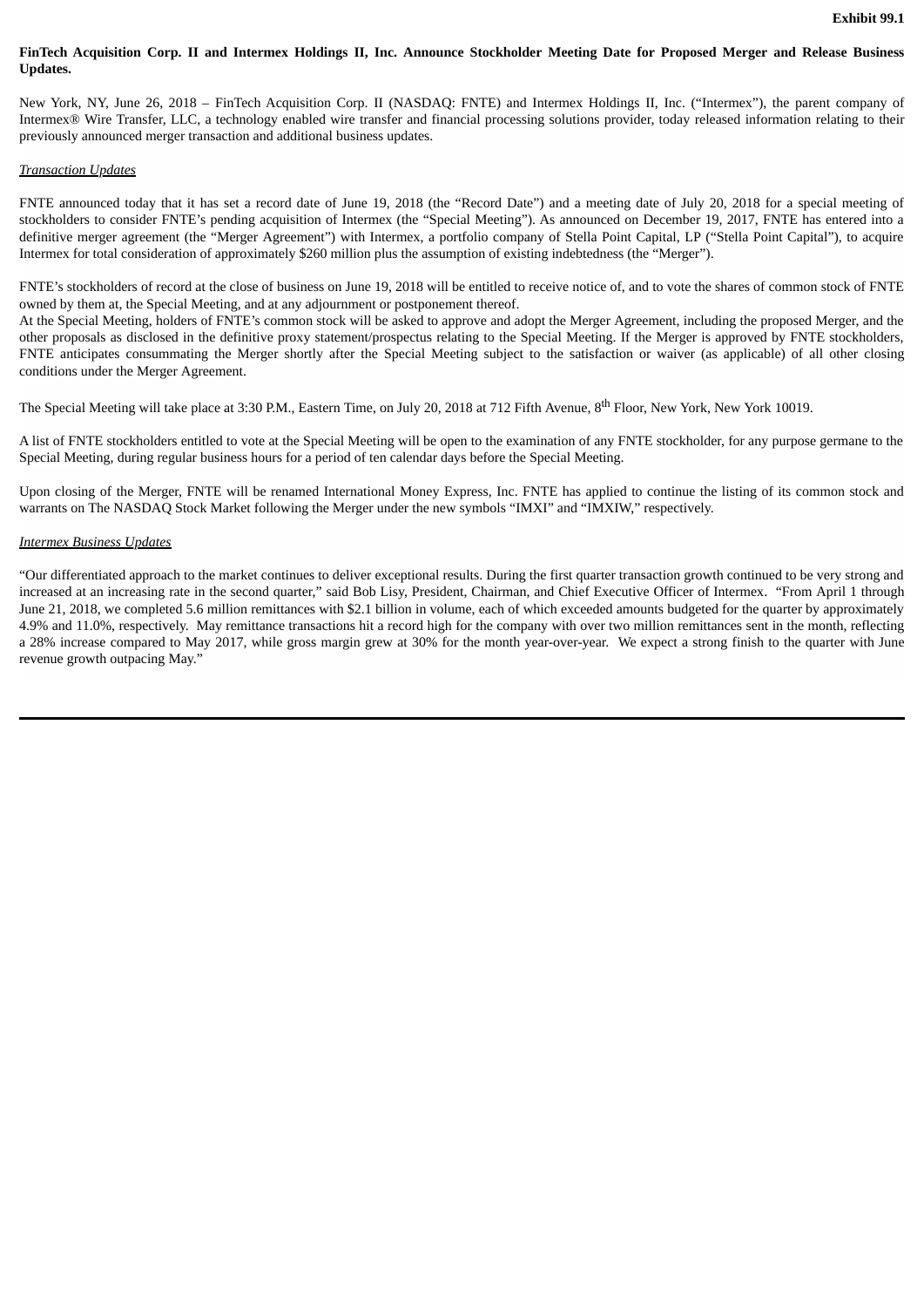Daniel Cohen, Chief Executive Officer of FNTE, commented "We are delighted as Intermex continues to outperform expectations, with adjusted EBITDA for the quarter exceeding projections by an expected 15-18%. We feel these impressive results are a direct reflection of Intermex's unique value proposition and ability to drive continued revenue growth and margin expansion through its differentiated go to market strategy."

### **About FinTech Acquisition Corp. II**

FinTech Acquisition Corp. II is a blank check company formed for the purpose of effecting a merger, capital stock exchange, asset acquisition, stock purchase, reorganization or similar business combination. In January 2017, FNTE consummated a \$175 million initial public offering (the "IPO") of 17.5 million units, each unit consisting of one share of common stock and one half of one warrant, at a price of \$10.00 per unit. Simultaneously, FNTE consummated the sale of 420,000 units at a price of \$10.00 per unit in a private placement that generated gross proceeds of \$4.2 million. FNTE's securities are quoted on the NASDAQ Stock Market under the ticker symbols FNTE, FNTEW and FNTEU.

### **About Intermex**

At Intermex, the customer is at the center of everything we do. Intermex uses a proprietary financial technology that allows consumers to send money from the United States to 17 countries in Latin America and the Caribbean, including Mexico and Guatemala. Intermex offers wire transfer, telewire, money order, and other money processing services to its customers through its network of 85,000 sending and paying agents located in all 50 states, the District of Columbia and Puerto Rico, and throughout Latin America. Remittance services are also available digitally through intermexonline.com. Intermex was founded in 1994 and is headquartered in Miami, Florida with subsidiary offices in Puebla, Mexico, and Guatemala City, Guatemala.

### **About Stella Point Capital**

Stella Point Capital is a New York-based private equity firm focused on industrial, consumer, and business services investments. Founded in 2014 by Managing Partners Justin Wender and Adam Godfrey, the firm actively seeks investment opportunities throughout North America, working closely with management teams to identify strong market positions and achieve transformational growth. Stella Point's investment team has over 75 years of combined investing and operating experience, encompassing more than 35 investments, at their prior leading global private equity firms. Stella Point provides unparalleled senior level attention and expertise, seeking to cultivate strong relationships with portfolio companies to generate superior investment returns and significant long-term value. Please visit www.stellapoint.com for additional information.

### **Forward-Looking Statements**

This press release contains "forward-looking statements" within the meaning of the "safe harbor" provisions of the Private Securities Litigation Reform Act of 1995. Forward-looking statements may be identified by the use of words such as "anticipate", "believe", "could", "continue", "expect", "estimate", "may", "plan", "outlook", "future" and "project" and other similar expressions that predict or indicate future events or trends or that are not statements of historical matters. These statements, which involve risks and uncertainties, relate to analyses and other information that are based on forecasts of future results and estimates of amounts not yet determinable and may also relate to our future prospects, developments and business strategies. In particular, such forwardlooking statements include statements concerning the timing of the merger; the business plans, objectives, expectations and intentions of the public company once the transaction is complete, and Intermex's estimated and future results of operations, business strategies, competitive position, industry environment and potential growth opportunities. These statements are based on FNTE's or Intermex's management's current expectations and beliefs, as well as a number of assumptions concerning future events.